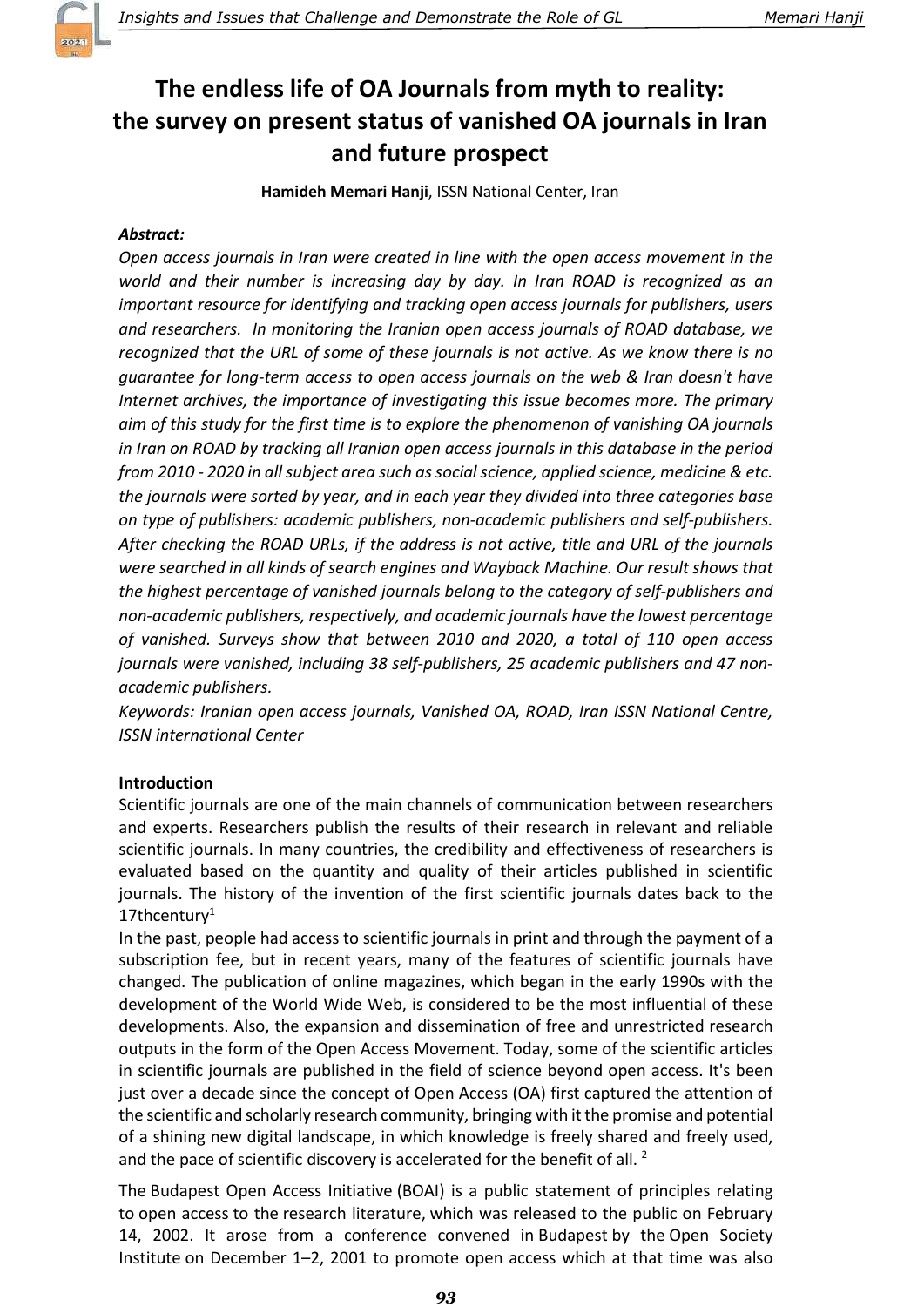known as Free Online Scholarship. This small gathering of individuals is recognized as one of the major defining events of the open access movement. The text of the initiative was translated to 13 languages.

On the occasion of the 10th anniversary of the initiative in 2012, the ends and means of the original initiative were reaffirmed and supplemented with a set of concrete recommendations for achieving open access in the next 10 years.<sup>3</sup>

In 2012, the ISSN International Centre, under the guidance of its Governing Board and largely inspired by the ventures mentioned above, posited that it could play a useful part in the promotion of Open Access scholarly resources. With the support of the 89 national centers which comprise its network, the ISSN International Centre is indeed in a good position to provide an overview of the development of OA scholarly resources worldwide. With backing from UNESCO's Communication and Information Sector, the ISSN International Centre opened in 2013 a web service called the Directory of Open Access Scholarly which is fed by national ISSN centers supplying their bibliographic records that are further processed to be made available on ROAD in various formats including RDF. A unique feature of ROAD lies in the provision of global statistics thus allowing users to monitor the development of OA resources across the globe.<sup>4</sup>

### e-journals in Iran

Along with the emergence of electronic journals in the world, Iranian e- journals also grew day by day. Statistics show that the number of e-journals is increasing every year compared to print journals.



Figure 1- Increase in the number of e-journals 2010 - 2020<sup>5</sup>

Moreover, special features of open access publications have led many publishers to move towards the open access of their information resources. This process is accelerating and the number of open access journals is increasing every day. The short distance between the completion of the research and its publication and the possibility of wider access of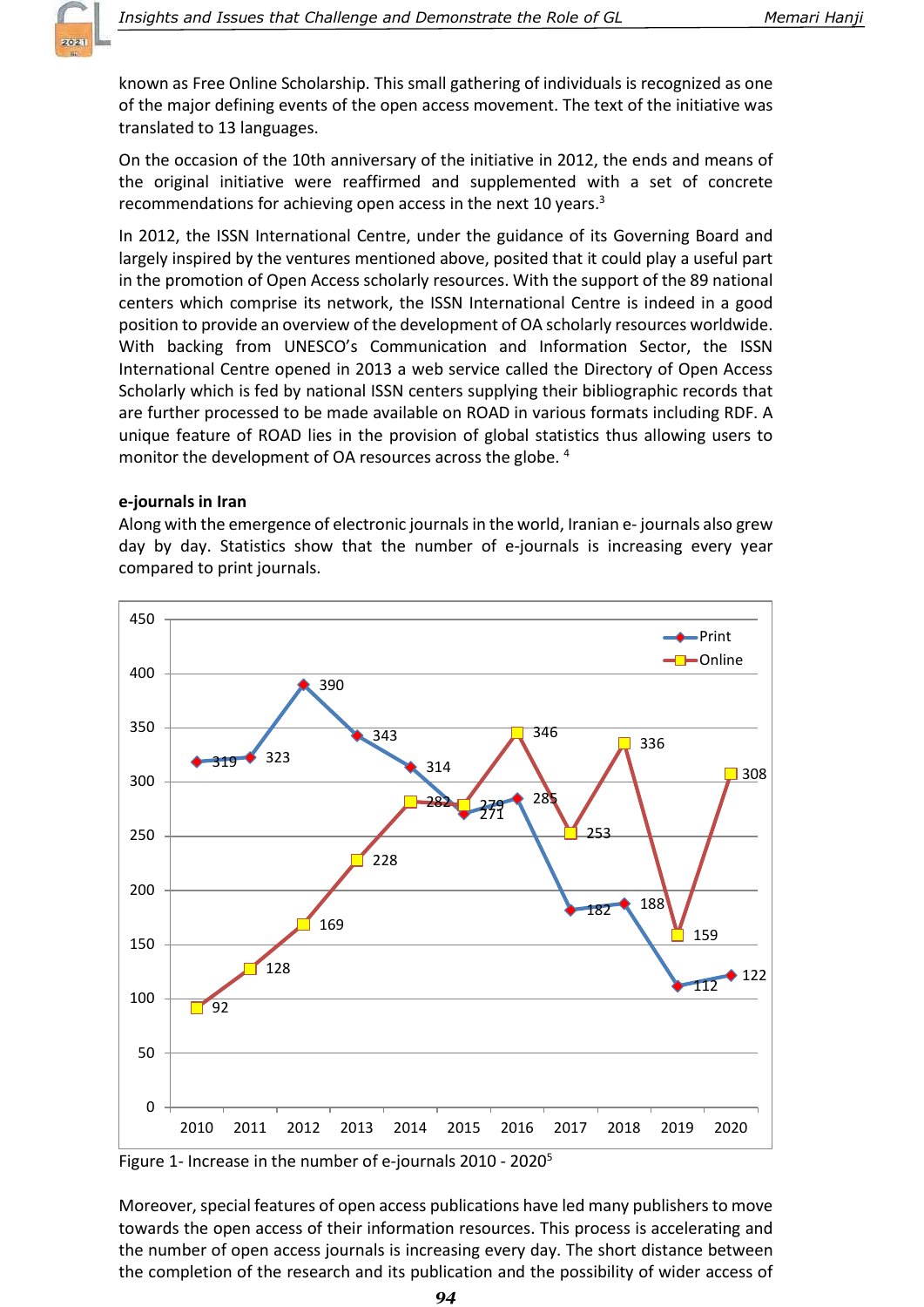

the scientific community to open access journals has caused more success and attention to it.

# Open Access background in Iran

Since 2013, Iran ISSN National Center along with the establishment of ROAD, like other ISSN network centers, start cooperated with ROAD. According to ROAD activity report for 2018, Iran is one of the top ten contributing countries in OA publications.<sup>6</sup>

| <b>Indonesia</b>      | 4920 |
|-----------------------|------|
| <b>France</b>         | 2912 |
| India                 | 2410 |
| Turkey                | 1749 |
| <b>United Kingdom</b> | 1666 |
| <b>United States</b>  | 1655 |
| Iran                  | 1456 |
| <b>Brazil</b>         | 1286 |
| Poland                | 1219 |
| Spain                 | 926  |

Table 1. Top 10 participating countries (ISSN National Centres

ROAD statistics until the end of 2020 shows:

- 2163 journals are published as open access.
- 84 journals are archived in Keepers Registry
- 66 titles have been Ceased

The subject coverage of open access journals is as follows:

- o SOCIAL SCIENCES (1408 Title)
- o APPLIED SCIENCES. MEDICINE. TECHNOLOGY (934 Title)
- o MATHEMATICS. NATURAL SCIENCES (212 Title)
- o RELIGION. THEOLOGY (148 Title)
- o LANGUAGE. LINGUISTICS. LITERATURE (127 Title)
- o THE ARTS. RECREATION. ENTERTAINMENT. SPORT (90 Title)
- o PHILOSOPHY. PSYCHOLOGY (87 Title)
- o GEOGRAPHY. BIOGRAPHY. HISTORY (87 Title)
- o SCIENCE AND KNOWLEDGE. ORGANIZATION. COMPUTER SCIENCE. INFORMATION. DOCUMENTATION. LIBRARIANSHIP. INSTITUTIONS. PUBLICATIONS (68 Title)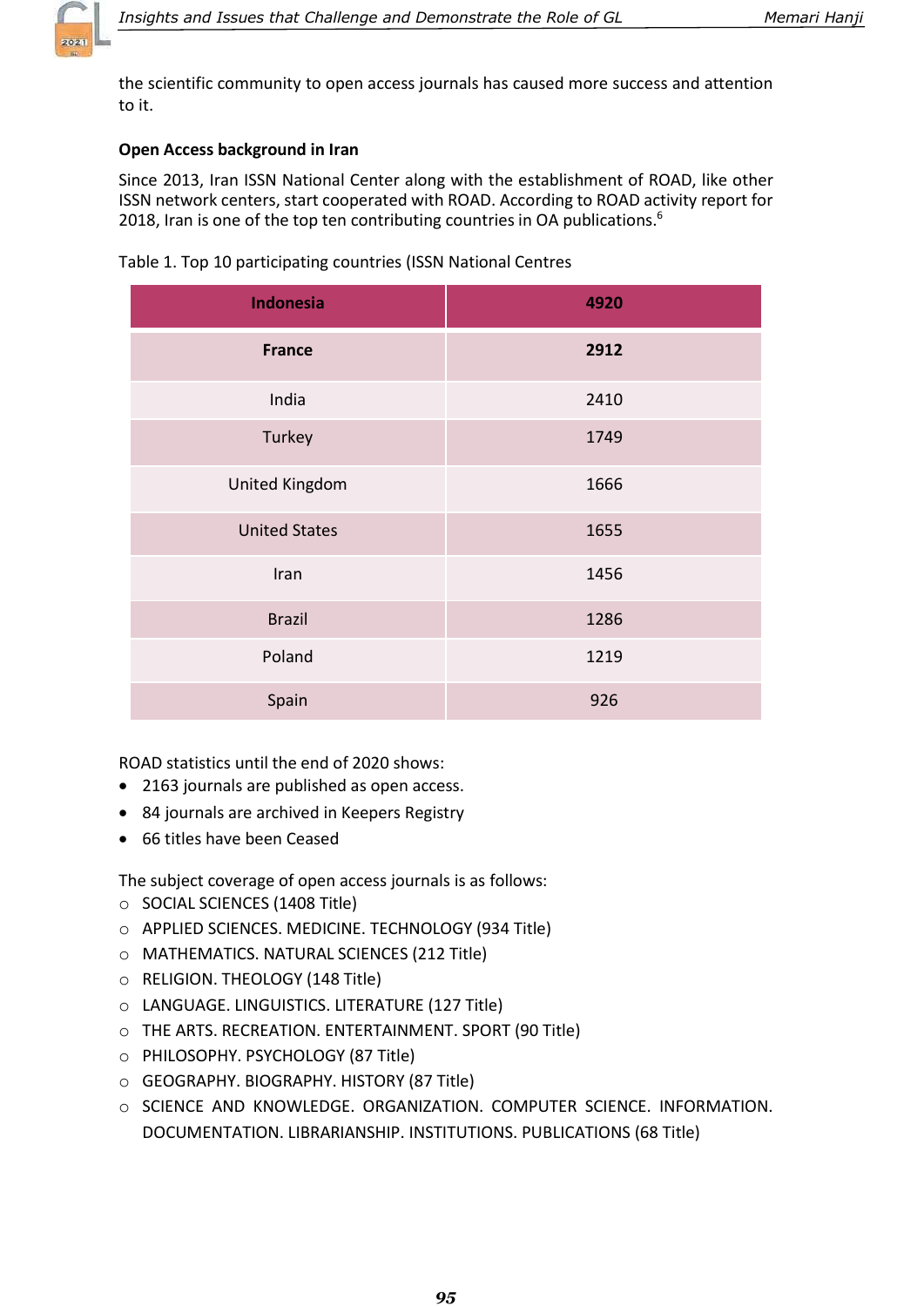

The number of journals that are indexed in indexing databases by type of database is as follows:

- $\triangleright$  ROAD (2163)
- $\triangleright$  DOAJ (451)
- $\triangleright$  CROSSREF (380)
- $\triangleright$  SCOPUS (129)
- $\triangleright$  CABABSTRACTS (84)
- $\triangleright$  THE KEEPERS (84)
- $\triangleright$  GLOBALHEALTH (75)
- $\triangleright$  PUBMED (54)
- $\triangleright$  PUBMEDCENTRAL (32)
- $\triangleright$  ECONLIT (9)
- $\triangleright$  MIRABEL (7)
- $\triangleright$  MEDLINE (4)
- $\triangleright$  PSYCHINFO (3)
- $\triangleright$  CIRAD (OU PUBLIER) (3)
- $\triangleright$  GEOREF (3)
- $\triangleright$  LINGUISTICS (1)

# Methodology

- At the first we define a "vanished" OA journal as a journal that published at least one volume as immediate OA after which production ceased, and the journal, together with the published full-text documents, disappeared from the web. $7$  In cases, individual issues of the journals are still exist on the web, through local and international indexing open access database, we do not count the journal as a vanished journal. Also, if a URL is searched in the wayback machine and full-text volumes and articles are found, it will still not be considered as vanished journals.
- The research population includes all Iranian Open access journals in the ROAD, for identifying vanished OA journals in this research we focus on vanished open access journals in ROAD database & we selected all number of Iranian OA journals between the years 2010 - 2020 in all subject area such as social science, applied science, medicine & etc.
- Journals were sorted by year, and in each year we divided them into three categories by type of OA publishers: academic publishers, non-academic publishers and self-publishers.
- We focus on journals instead of articles for methodological reasons then we start to examined ROAD URLs, if the journals URL is not active, we searched both title and URL of the journals in search engines and Wayback Machine. through various searches we found that in some cases only the URL of the magazine has changed and the magazine is still active and current, so we were recorded the number of these records by category as a magazine with changed URL and also listed journals that were completely vanished by category. After a month URL of vanished OA Journals In the first review have been re-checked to make sure whether they were really vanished or not.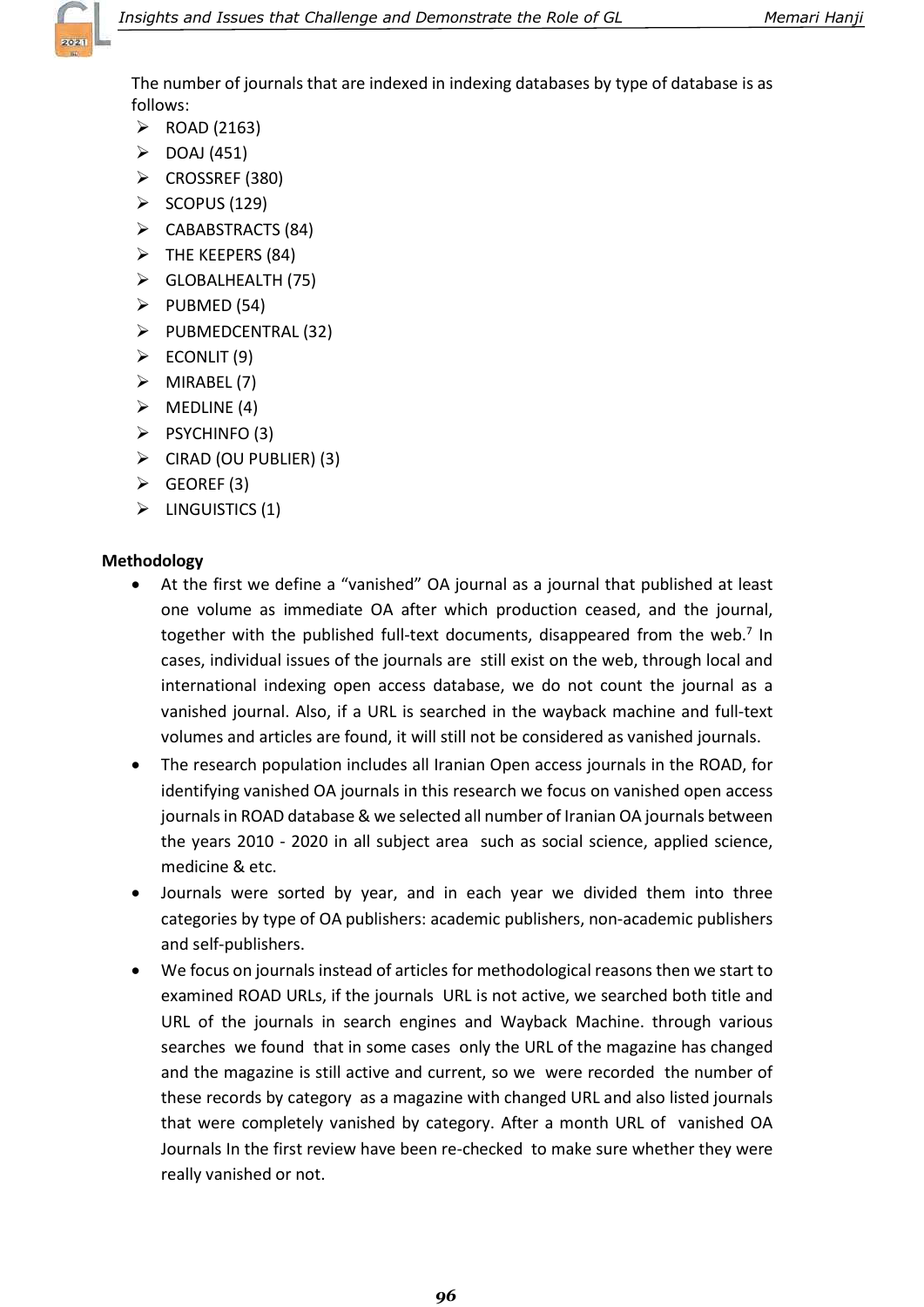

#### Findings



Figure 2 - Open Access Journals by publishers

Analysis of open access journals published between the years 2010-2020 showed that these journals were published by publisher type as follows:

- $\geq$  10.63% self-publishers
- $\geq$  57.65% Academic journals
- $\geq$  31.71% non-Academic

#### Table 2 - Review statistics of open access journals by year

|      | <b>Sum</b> | <b>Publishers</b> |                           |                |                            |                |                           |                        |       |                |                           |                |                |
|------|------------|-------------------|---------------------------|----------------|----------------------------|----------------|---------------------------|------------------------|-------|----------------|---------------------------|----------------|----------------|
|      |            | Self-Publisher    |                           |                | Non-person publishers      |                |                           |                        |       |                |                           |                |                |
| Year |            |                   |                           |                | <b>Academic publishers</b> |                |                           | Non-Academic publisher |       |                |                           |                |                |
|      |            | Vanished          | Changed<br><b>Address</b> | Current        | Total                      | Vanished       | Changed<br><b>Address</b> | Current                | Total | Vanished       | Changed<br><b>Address</b> | <b>Current</b> | <b>Total</b>   |
| 2010 | 40         | $\Omega$          | $\Omega$                  | $\mathbf{1}$   | $\mathbf{1}$               | $\Omega$       | $\overline{2}$            | 28                     | 30    | $\Omega$       | $\overline{0}$            | 9              | $\overline{9}$ |
| 2011 | 57         | $\mathbf{1}$      | $\mathbf{0}$              | 5              | 6                          | $\Omega$       | 3                         | 39                     | 42    | $\mathbf{0}$   | $\overline{0}$            | 9              | $\overline{9}$ |
| 2012 | 61         | $\Omega$          | $\mathbf{0}$              | $\Omega$       | $\mathbf{0}$               | $\Omega$       | 5                         | 34                     | 39    | $\overline{3}$ | 3                         | 16             | 22             |
| 2013 | 120        | 3                 | $\mathbf{0}$              | $\overline{7}$ | 10                         | $\mathbf{1}$   | 3                         | 69                     | 74    | 5              | 3                         | 31             | 36             |
| 2014 | 229        | $\overline{3}$    | $\mathbf{1}$              | 17             | 21                         | 6              | 10                        | 112                    | 128   | 6              | $\mathbf{1}$              | 83             | 90             |
| 2015 | 250        | 6                 | $\overline{2}$            | 10             | 18                         | 5              | 9                         | 128                    | 142   | 6              | 4                         | 75             | 90             |
| 2016 | 312        | 9                 | 5                         | 25             | 39                         | $\overline{3}$ | 6                         | 177                    | 186   | 6              | 3                         | 78             | 87             |
| 2017 | 317        | 6                 | 5                         | 15             | 26                         | 4              | 12                        | 188                    | 204   | 11             | 8                         | 68             | 87             |
| 2018 | 324        | 9                 | $\Omega$                  | 143            | 52                         | $\overline{2}$ | 6                         | 163                    | 171   | 5.             | $\overline{2}$            | 105            | 101            |
| 2019 | 159        | $\mathbf{1}$      | $\Omega$                  | 18             | 19                         | $\overline{2}$ | 3                         | 71                     | 76    | 3              | 0                         | 61             | 64             |
| 2020 | 284        | $\Omega$          | $\Omega$                  | 38             | 38                         | 4              | 0                         | 151                    | 155   | $\overline{2}$ | $\overline{0}$            | 89             | 91             |

- $\checkmark$  A review of 2010 journals found that 75% of them were academic, 22.5% were nonacademic, and 2.5% has self-publishers. 6.6% of academic publishers have changed URL.
- $\checkmark$  Among open access journals in 2011, 68.73% were academic, 78.15% were nonacademic and 52.10% were self-publishers. 7.14% academic publishers have changed their address, 16.66% of self-publishers have been vanished and could not be retrieved in internet search.
- $\checkmark$  In 2012, 63.99% of open access journals have academic publishers and 36.65% of them had non- academic publishers and there were not self-publishers. The study showed that 12.82% of academic journals and 13.632% of non-academic journals have changed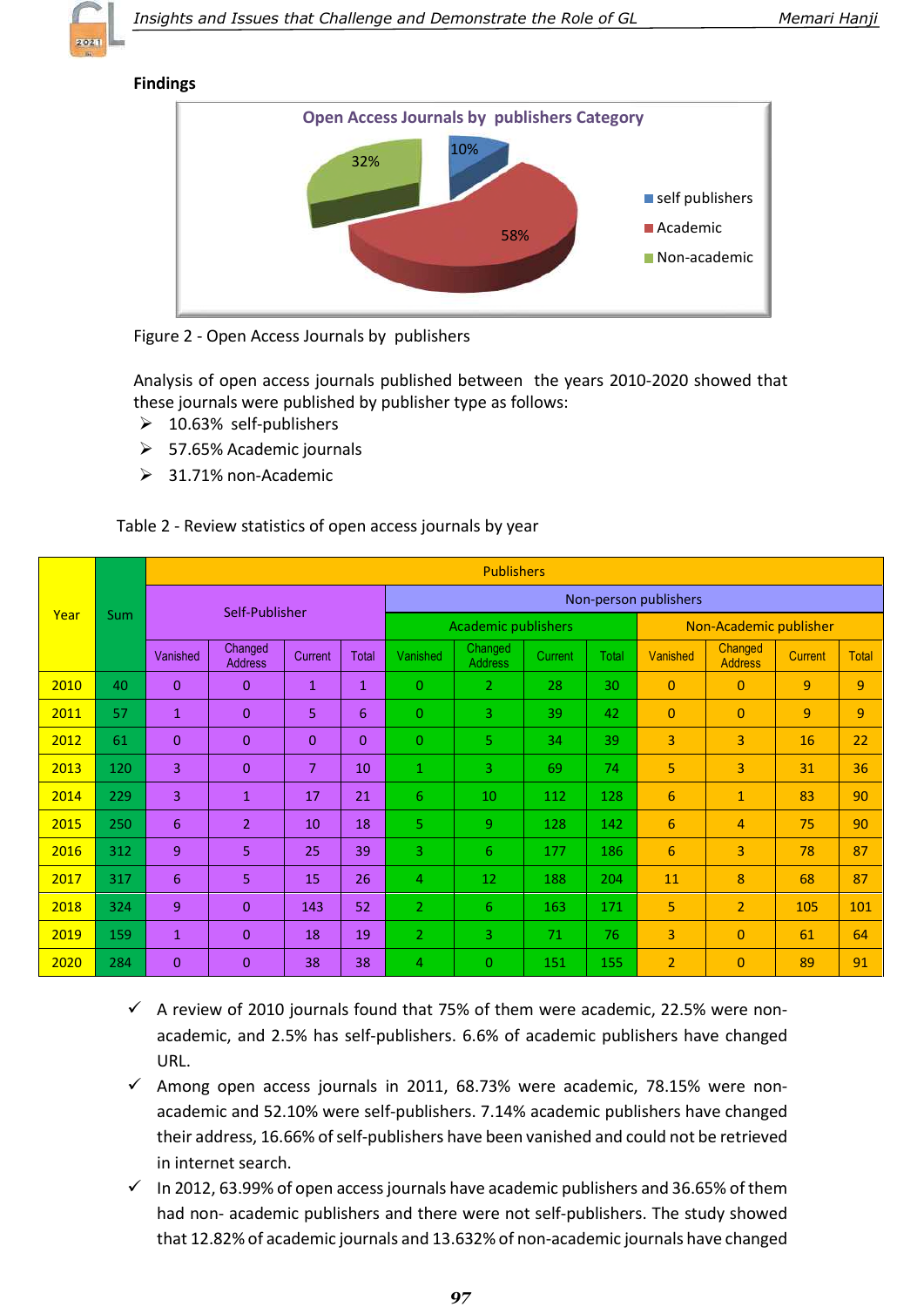

their addresses, and finally 9.09% of journals with non-academic publishers have been vanished.

 $\checkmark$  A review of 2013 shows that 61.66% are academic publishers, 30% are non-academic publishers and 8.3% are self-publishers.

In this year 2.7% academic publishers, 11.11% non-academic publishers and 30% selfpublishers have vanished & 4.05% academic publishers, 8.33% non-academic publishers Have changed the URLs.

- $\checkmark$  There were 55.89% journals with academic publishers, 39.30% of with non-academic publishers and 4,080% of self-publishers in the year 2014. Of these, 4.68% academic publishers, 1.11 non-academic publishers, and 4.76% self-publishers journal have vanished. 7.8% academic publishers, 7.77% non-academics, and 14.28% self – publishers have changed Address.
- $\checkmark$  In 2015, 250 open access journals were published, of which 56.8% were academic, 34% non-academic and 9.2% were self-publishers.

3.52% of academic journals, 6.66% non-academic journals & 33.33% self-publishers have vanished. In 6.33% academic journals, 4.44% non-academic journals & 11.11% URL change observed.

 $\checkmark$  Among the 2016 open access journals, 59.61% academic, 27.88% non-academic and 12.5% self-publisher have observed.

1.61% academic journals, 6.87% non-academic journals & 12.82% self-publishers have vanished. URL change was observed in 2.67% academic3.44% non-academic and 10.25% of self –publishers.

- $\checkmark$  In 2017, the number of open access journals reached 317, 64.35% were academic, 27.44% were non-academic and 7.95% were self-publishers. 1.47% of academic journals, 13.79% of non-academic journals and 23,076% of publishers have vanished, respectively.
- $\checkmark$  Among the open access journals in the year 2018, 52.77% were academic, 31.7% were non-academic and 16.04% were self-publishers. After reviewing the URLs of magazines published in this year, it became clear that 4.95% non-academic publishers & 17.3% of self-publishers have vanished in this year.3.50% journals with academic publishers, 1.98% non-academic publishers & 3.84% of self-publishers had changed URL.
- $\checkmark$  Among published open access journals in the year 2019, 47.69% were published by academic publishers, 40.25% by non-academic publishers and 11.94% by selfpublishers. 2.64% open access journals by academic publishers, 4.68% by nonacademic publishers and 5.26% by private publishers have vanished.
- $\checkmark$  Among 284 open access journals in the year 2020, 54.57% belongs to academic publishers, 32.04% non-academic & 13.38% were self-publishers. In this year just 1. 29% of journals with non-academic journals vanished.

#### **Results**

Studies show that the highest percentage of vanished journals belong to the category of self-publishers and non-academic publishers, and academic journals have the lowest percentage of vanished.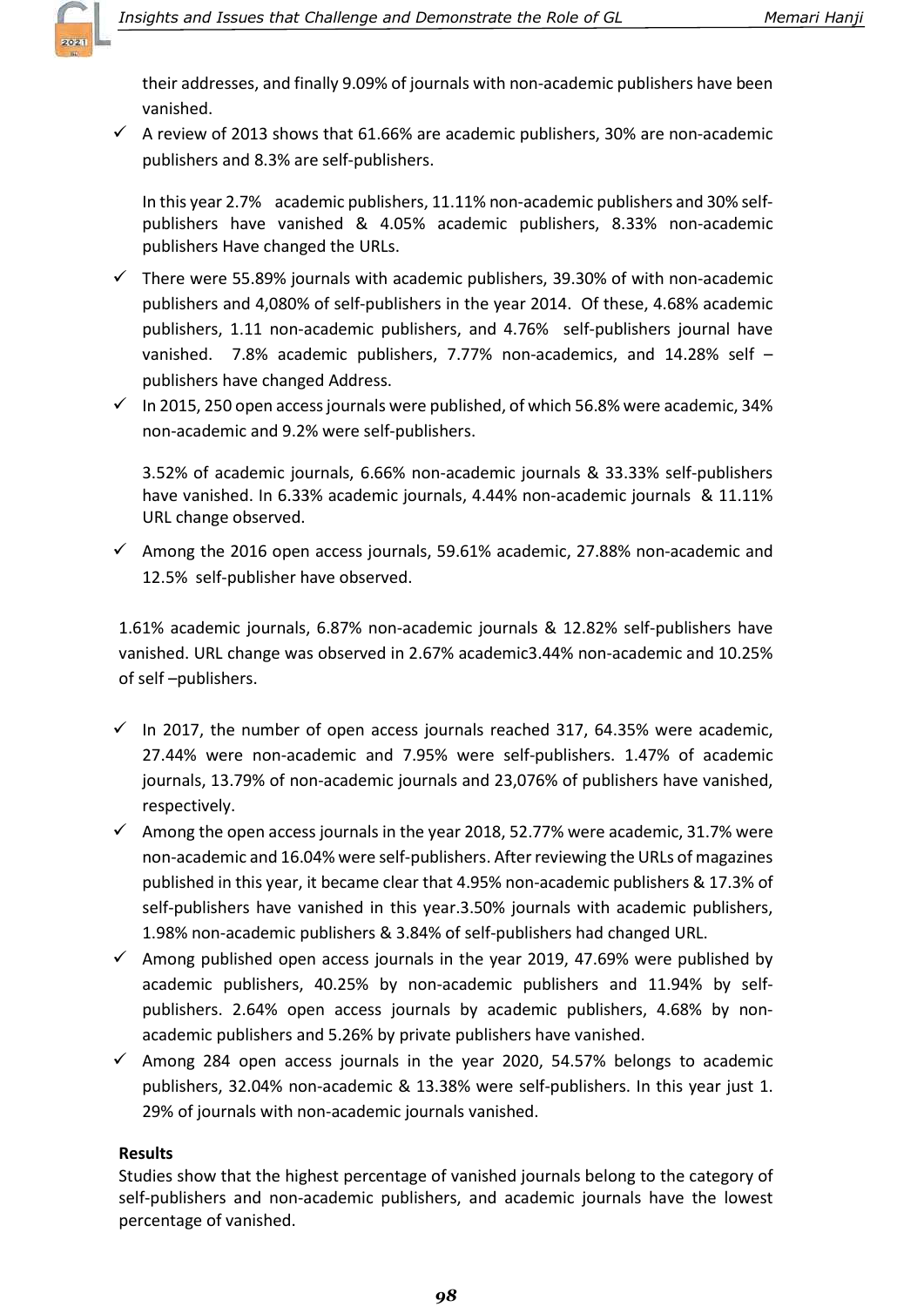



# Number of vanished OA by publishers category

Figure 3 - Number of vanished OA by publishers category

Academic journals in 2014, non-academic journals in 2017 and self-publishers in 2015 had the most vanished OA journals. Surveys show that between 2010 and 2020, a total of 110 open access journals were vanished, including 38 self-publishers, 25 academic publishers and 47 non-academic publishers



vanished OA by publishers category

Figure 4 - vanished OA by publishers category

The most URL changed belongs to Self-publishers and non-academic publishers.